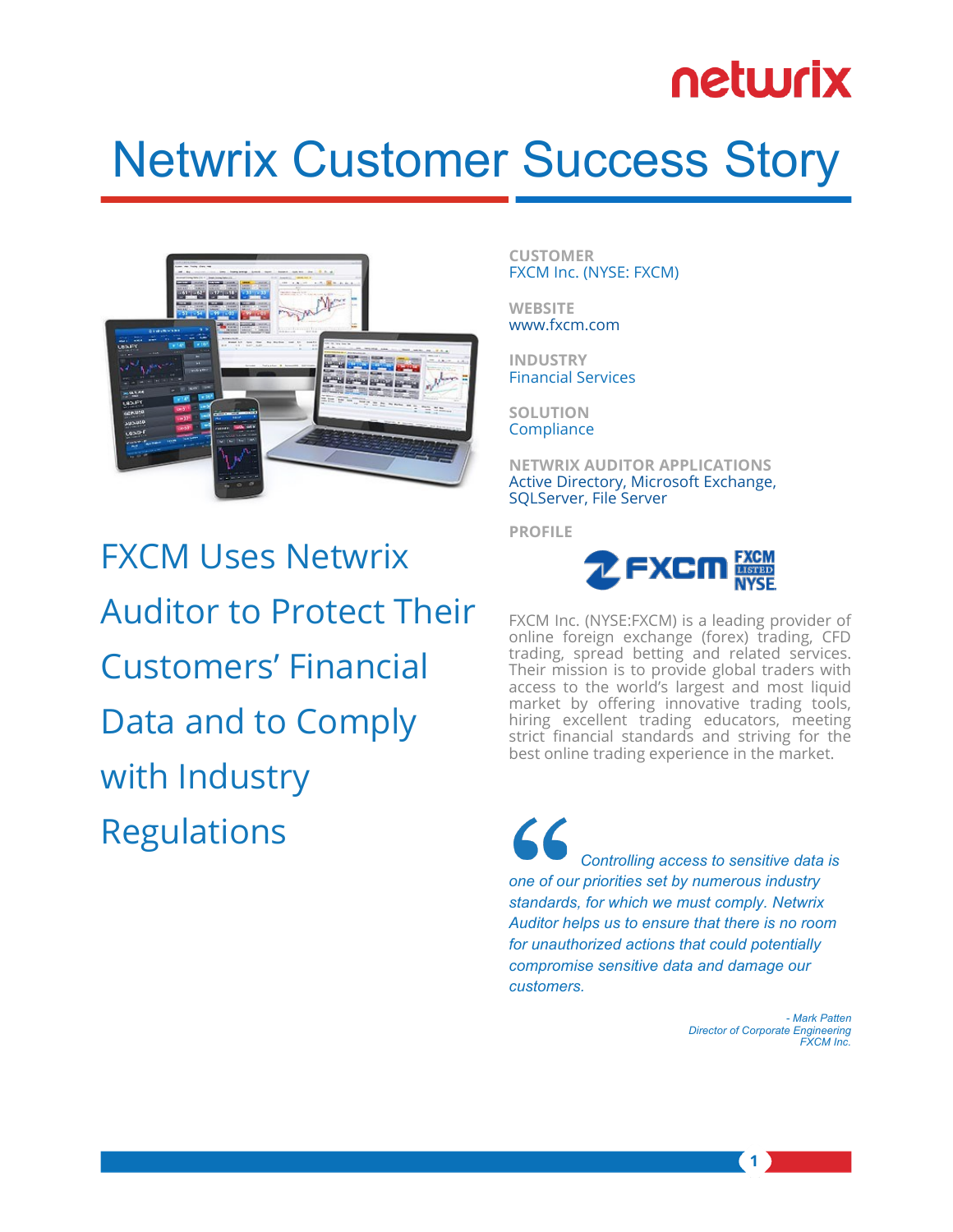## netwrix

**2**

#### Mark Patten

Mark Patten has held the position of Director of Corporate Engineering at FXCM since 2010. Mr. Patten heads up the team responsible for maintenance of all Microsoft technologies: Windows servers, phones, mobile devices, etc.

#### **Challenge: Ensuring Continuous Compliance to Prove Customer Data Security**

FXCM, a leader in the retail forex market, has been a customer of Netwrix for more than five years. As a regulated entity, FXCM is required to meet the strict requirements of the financial industry

and must comply with applicable laws and regulations of SOX and Dodd-Frank, the CFTC, the NFA, FCA, and ASIC. FXCM has to deal with huge amounts of sensitive client data, for over 185,000 customer accounts. The necessity to put compliance first among other priorities has been dictated by the tough challenge of ensuring the best service while enabling data security for all their clients.

The rise in the frequency of cyber-attacks against financial services institutions makes industry leaders such as FXCM react immediately and regularly upgrade security mechanisms and policies to provide adequate answers to potential threats. Mark Patten, Director of Corporate Engineering, commented, "The risk is apparent. We need to follow all the news about security breaches to be as good as we can be. It is obvious that being a financial institution we might become targets for a next hacker attack".

The need to maintain data security as prescribed by the multitude of compliance regulations drives FXCM to adopt all the necessary and most effective controls governing the collection, management, delivery, and protection of sensitive data stored on hundreds of servers. During regular internal and external audits, FXCM needs to prove the security of assets and data including customer finance and account information, transaction records, and non-public personal information. Striving to prove they have done their best to eliminate the risks of cybercrime and corporate espionage, which are so regnant when it comes to financial data, FXCM has deployed Netwrix Auditor, which helps them keep a close watch on the activity of 900 users to minimize the risk of insider misuse.

"IT is in the spotlight when it comes to validation assessment," said Mr. Patten. "We are required to regularly submit reports to our compliance officers to prove the effectiveness of implemented security policies. We need a solution that will provide us with audit ready compliance reports – a solution like Netwrix Auditor."

## **Netwrix Solution: Auditors' Satisfaction and Reduced Cost of Compliance**

Netwrix Auditor helps Mr. Patten and his team to simplify the routine of drawing up and submitting reports to compliance auditors, this not only reduced workload, but also cut compliance costs. Strong compliance regulations require the FXCM IT team to maintain complete control over changes across a wide variety of IT systems and services, including SQL servers, file servers, Exchange servers, Active Directory, and Group Policy. "We need to answer many Active Directory-related questions: when certain accounts were disabled, which security groups were created; when additions happened, which